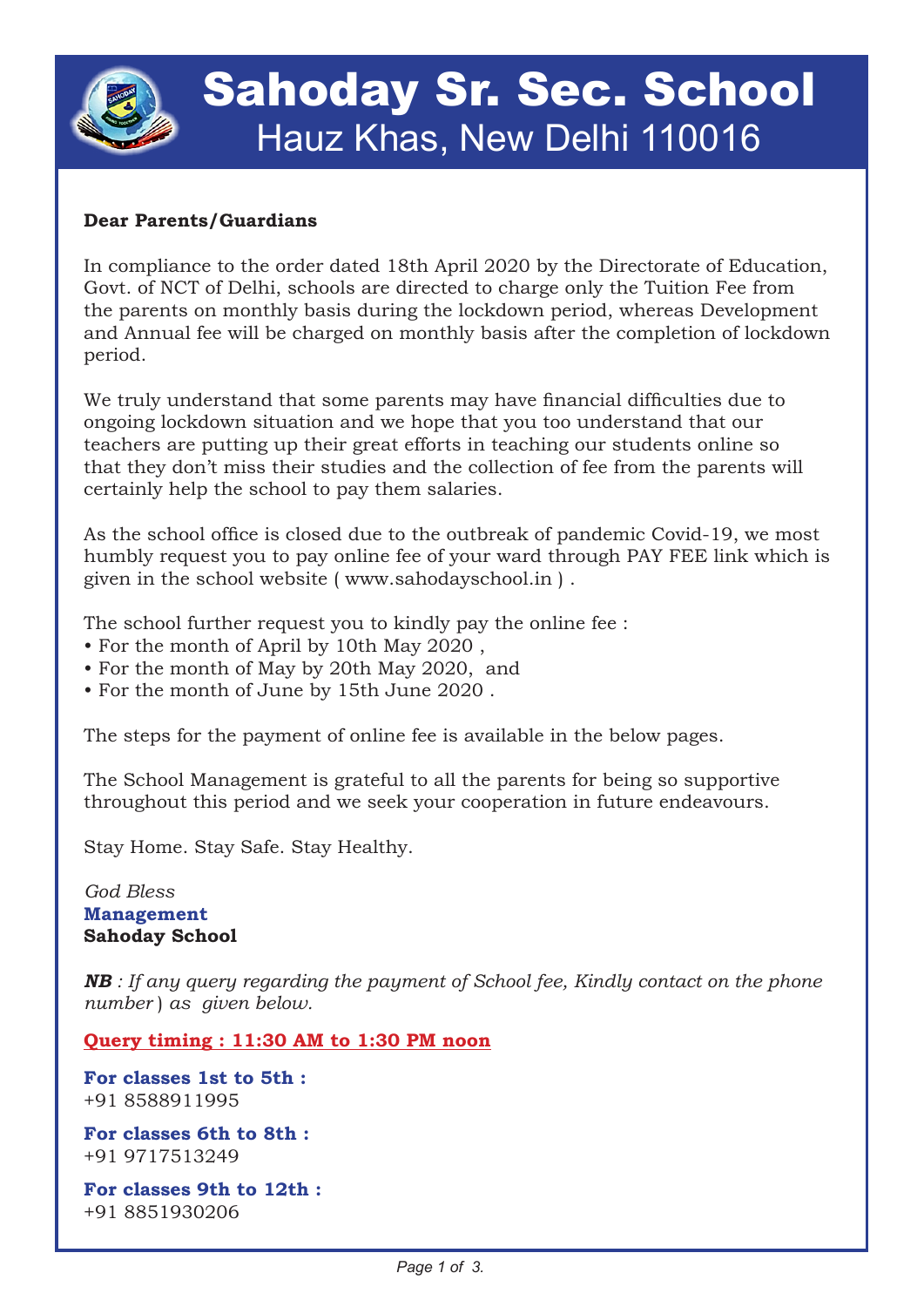## Steps to make online payment of school Fees

**SCSB Bank** 



### • Step 1: Click to Pay

In the website please click "Online Fee Payment".

#### **PAY SCHOOL FEE ONLINE**



#### **Next Screen -** Enter Captcha

Once page is opened Please Enter shown Captcha and proceed.

**• Step 2 :** \*Fill Details\*, Student ID is your ward **Admission number** and then fetch details, you get a display of installment wise fee records whether the installment is paid or unpaid ;

Kindly select the month for which the fee to be paid and fill OTHER DETAILS I.e Your **Mobile Number and Your Email ID** and then proceed ,

**• Step 3:** Confirm Details, after confirming the filled details kindly proceed to Pay.



 $360012340$